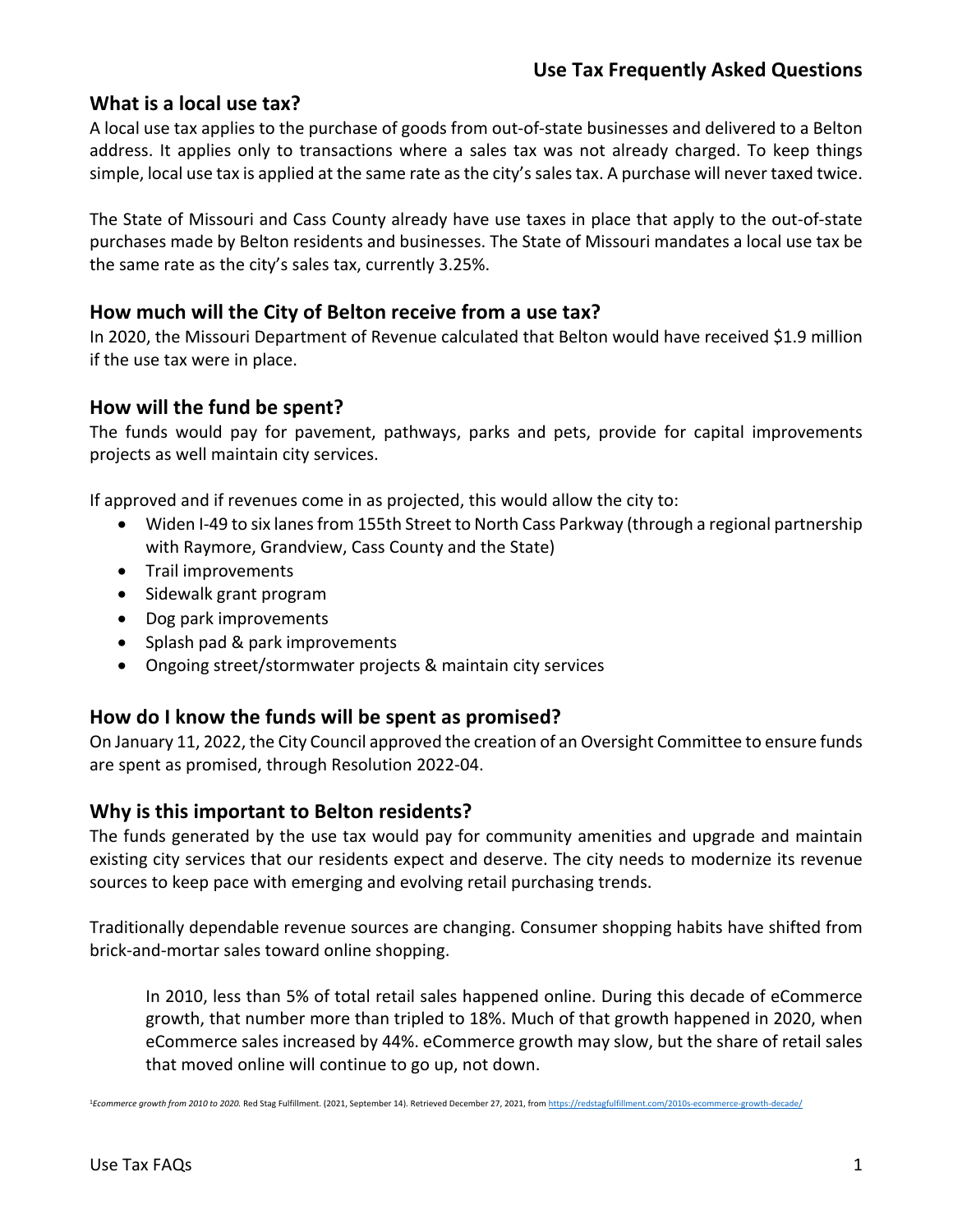## **Why is this important to Belton business owners?**

A use tax levels the playing field for Belton businesses (both online & in-store). Our local businesses invest in our community, employ our residents and contribute to local fund-raising events and community projects. Out-of-state businesses currently avoid local taxes, putting local businesses at a competitive disadvantage. A use tax would eliminate the inequality in tax rates collected by local and out-of-state businesses by imposing the same rate on all businesses. Without a use tax in place, consumers have an incentive to purchase items from out-of-state businesses, rather than shopping local.

## **I already pay sales tax; is this the same thing?**

No. The sales tax applies to retail purchases from a Missouri business (both online and in-store). The use tax only applies to purchases made from out-of-state businesses. It's one or the other, never both. A purchase would never be taxed twice.

## **What is the use tax rate for Belton?**

To keep things simple, the State of Missouri mandates that any use tax be applied at the same rate as the city's sales tax, currently 3.25%. If the local sales tax rate is reduced or raised by voter approval, the local use tax rate will also be reduced or raised by the same action.

## **If approved by voters, when would the use tax take affect?**

July 1, 2022

#### **How is the tax collected?**

The out-of-state and/or online business will collect the local use tax, along with the state use tax, and remit both to the Missouri Department of Revenue (MoDOR).

## **Is this a double tax?**

No, if you already paid a local sales tax, you would NOT pay a use tax. You pay one or the other, but never both.

#### **Do other Missouri cities have use tax?**

Yes, 2,000 or more already have a use tax in place. Neighboring cities with a use tax include Peculiar, Grandview, Lee's Summit, Kansas City, Independence, Lake Lotawana and Rich Hill. Cass County and the State of Missouri also currently collect use tax.

## **What if I already pay a sales tax on an out-of-state purchase?**

Use tax is only applicable if you have not already paid local sales tax on an out-of-state purchase.

## **Will the use tax apply if I buy something from a Missouri business or retailer?**

No. The use tax does not apply to purchases made by Missouri residents from a Missouri business or retailer. The use tax applies to out-of-state businesses.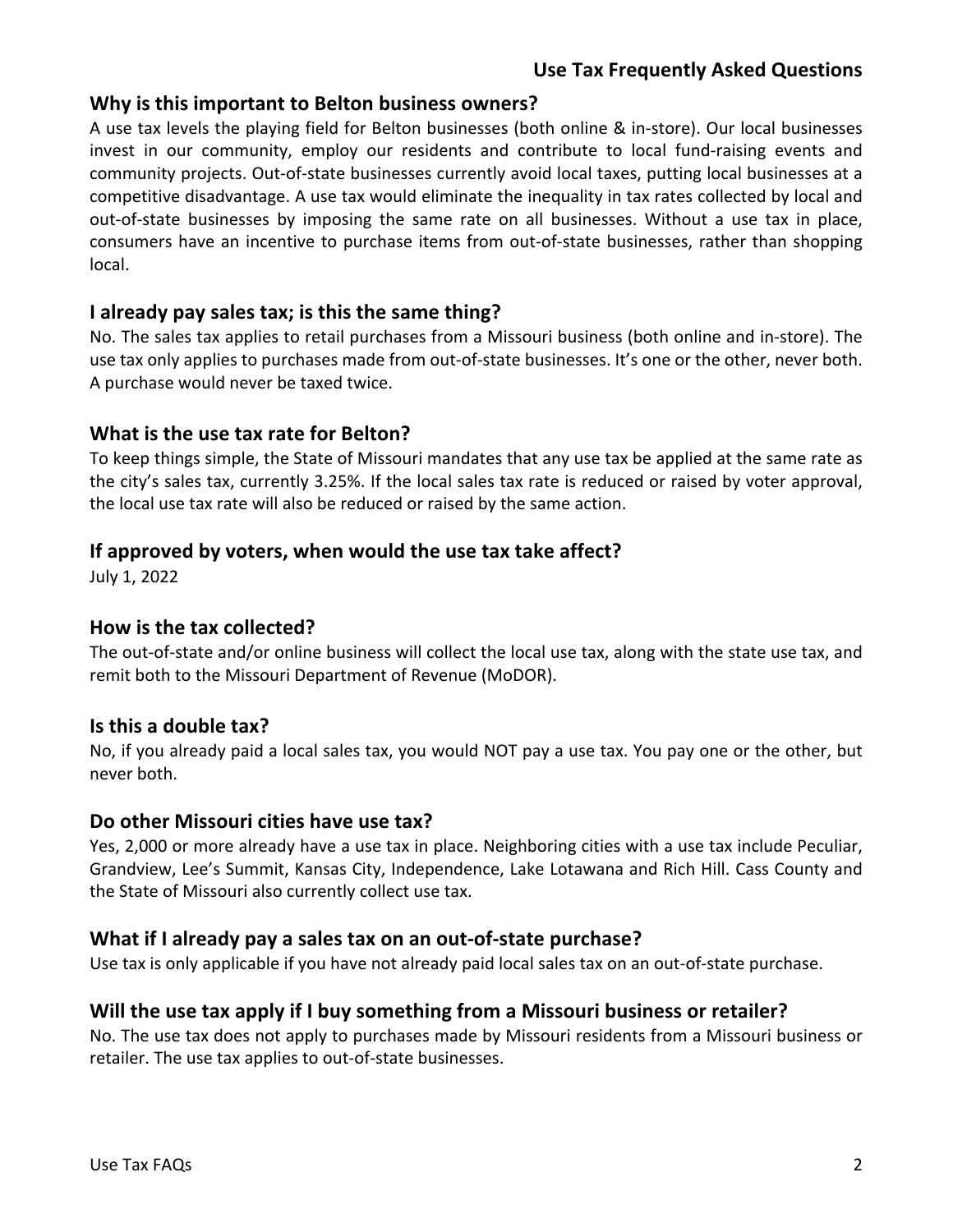## **Use Tax Frequently Asked Questions**

## **Now that Amazon is collecting Missouri use tax, won't our city revenue increase?**

No. Only cities that have passed a local use tax can expect a revenue increase from Amazon sales.

## **Are any items exempt from use taxes?**

Yes. If an item is exempt from state and local sales tax it is also exempt from the state and local use tax.